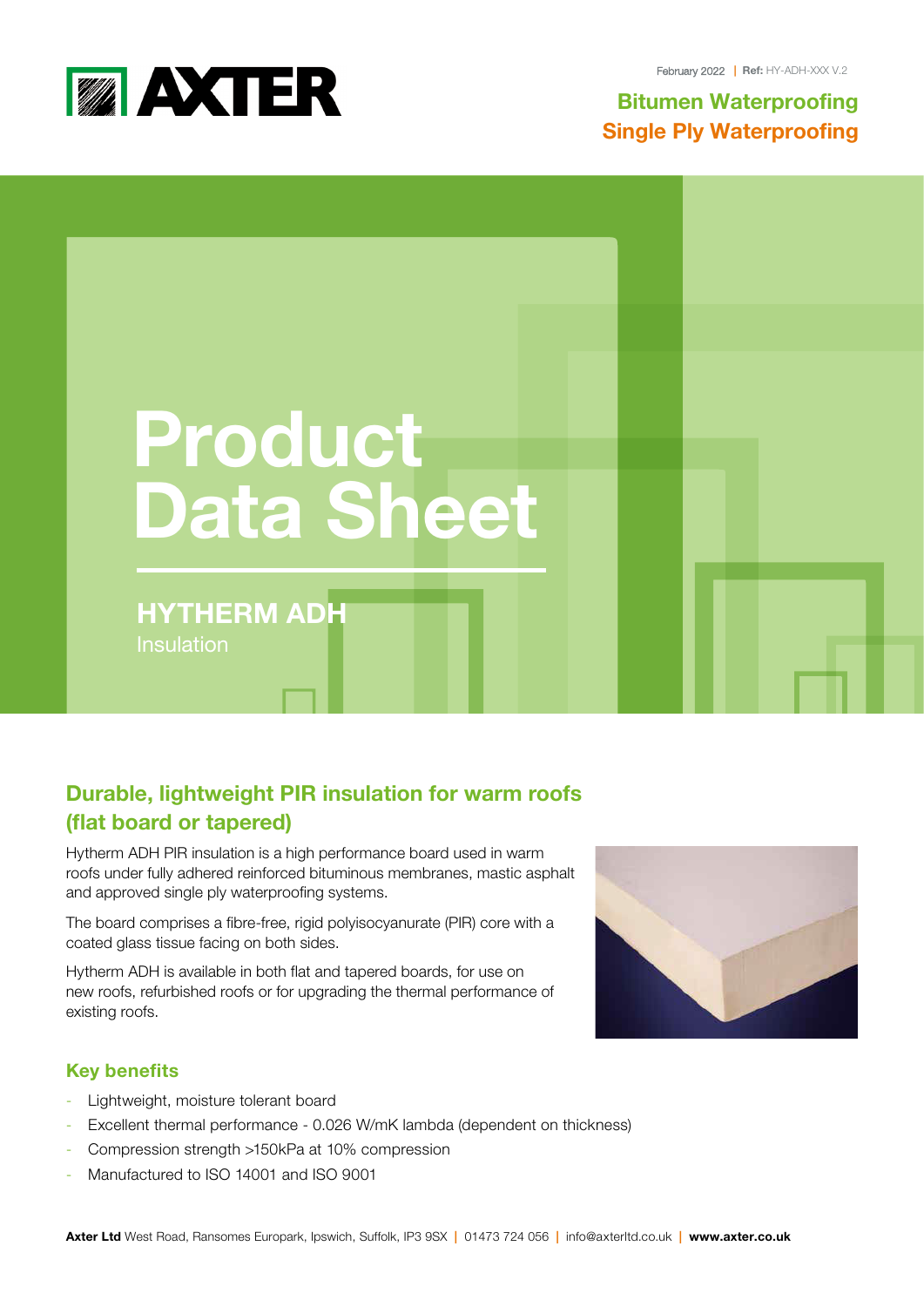

- Easy handling and installation
- Flat board size: 1200mm x 600mm; thicknesses available 30mm 120mm
- Environmental performance, GWP < 5, ODP zero
- 2008 Green Guide Summary Rating of A as certified by the BRE
- BBA approved

#### **Description**

| <b>Flat board</b> | <b>Small</b>       | Large                        | Tapered boards                                                         |
|-------------------|--------------------|------------------------------|------------------------------------------------------------------------|
| Width             | 600mm              | 1200mm                       | Tapered scheme details are<br>confirmed on project by project<br>basis |
| Length            | 1200mm             | 1200mm                       |                                                                        |
| <b>Thickness</b>  | $25mm*$            | 50/80/100/120/130/140/150mm* |                                                                        |
| Area              | $0.72 \text{ m}^2$ | 1.44 $m2$                    |                                                                        |

\*Greater thicknesses of insulation may be achieved with two layers of insulation boards.

## **Roof waterproofing system**

Hytherm ADH is suitable for use with most fully-adhered waterproofing systems - bitumen membranes, PVC, TPO, EPDM, etc. Please contact Axter Ltd to check the membrane and the compatibility of the proprietary adhesive system.

Hytherm ADH is also suitable for use with mastic asphalt, partially bonded built up felt and some liquid applied waterproofing systems, mastic asphalt and fully adhered single ply systems.

# **Thermal Conductivity**

| Thickness (mm) | Lambda $/\lambda$ - value |
|----------------|---------------------------|
| $25 - 79$      | 0.026 W/m.K               |
| $80 - 119$     | 0.025 W/m.K               |
| $120+$         | 0.024 W/m.K               |

In accordance with BS EN 13165:2012 Thermal insulation products for buildings – factory made rigid polyurethane foam products – Specification.

# **Compressive Strength**

Typically exceeds 150 kPa at 10% compressions when tested to BS EN 826:1996 Thermal insulating products for building applications. Determination of compressive behaviour.

#### **Resistance to Solvents**

Hytherm ADH resists attack from alkalis, dilutes acids, mineral oil and petrol. The insulation core is not resistant to ketonic solvents. Damaged boards should not be used.